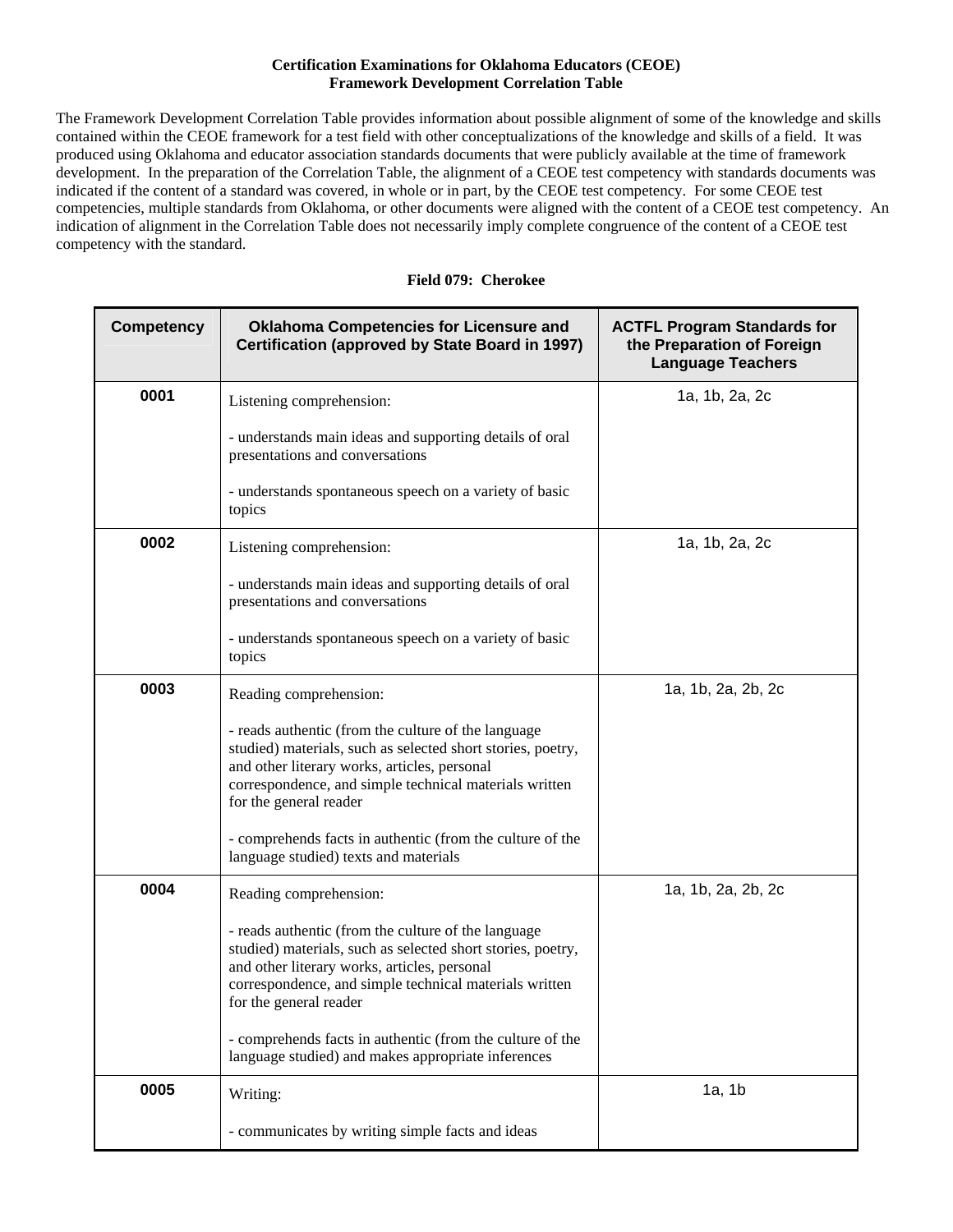## **Field 079: Cherokee**

| <b>Competency</b> | <b>Oklahoma Competencies for Licensure and</b><br>Certification (approved by State Board in 1997)                                        | <b>ACTFL Program Standards for</b><br>the Preparation of Foreign<br><b>Language Teachers</b> |
|-------------------|------------------------------------------------------------------------------------------------------------------------------------------|----------------------------------------------------------------------------------------------|
| 0006              | Writing:                                                                                                                                 | 1a, 1b, 2a, 2b, 2c                                                                           |
|                   | - communicates by writing simple facts and ideas                                                                                         |                                                                                              |
|                   | Culture:                                                                                                                                 |                                                                                              |
|                   | - is able to compare and contrast local culture and<br>cultures of the language being taught                                             |                                                                                              |
| 0007              | Culture:                                                                                                                                 | 2a, 2b, 2c                                                                                   |
|                   | - is knowledgeable about the products of the culture of<br>the language being taught                                                     |                                                                                              |
|                   | - is able to compare and contrast local culture and<br>cultures of the language being taught                                             |                                                                                              |
| 0008              | Culture:                                                                                                                                 | 2a, 2b, 2c                                                                                   |
|                   | - is knowledgeable about the practices of the culture of<br>the language being taught                                                    |                                                                                              |
|                   | - is able to compare and contrast local culture and<br>cultures of the language being taught                                             |                                                                                              |
| 0009              | Second Language Acquisition:                                                                                                             | 3a, 3b, 6a, 6c                                                                               |
|                   | - is knowledgeable about first language development and<br>its relation to second language learning                                      |                                                                                              |
|                   | - is knowledgeable about varied teaching approaches,<br>methods, and strategies                                                          |                                                                                              |
| 0010              | Second Language Acquisition:                                                                                                             | 3a, 3b, 4a, 4b, 4c, 5a, 5b, 5c, 6a, 6b                                                       |
|                   | - is knowledgeable about varied teaching approaches,<br>methods, and strategies                                                          |                                                                                              |
|                   | - is knowledgeable about varied second language<br>assessment strategies and techniques that are<br>developmentally appropriate          |                                                                                              |
|                   | The Oklahoma Core Curriculum:                                                                                                            |                                                                                              |
|                   | - understands Oklahoma's core curriculum for languages,<br>and implements the skills and knowledge appropriate to<br>the level(s) taught |                                                                                              |